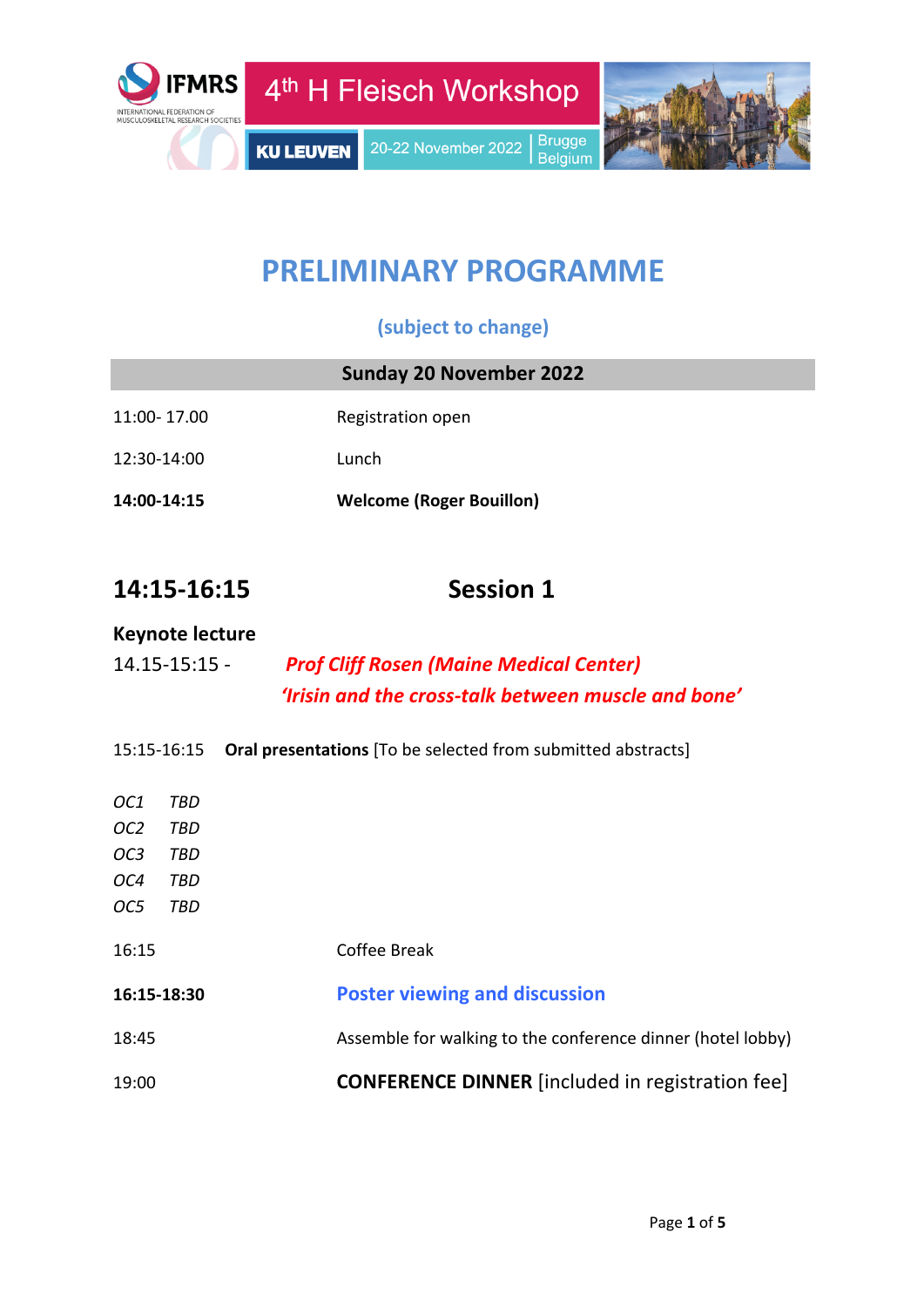

#### **Monday 21 November 2022**

## **08:30- 10:30 Session 2**

#### **Keynote lecture**

08:30-09:30 - *Prof Duncan Bassett (Imperial College London) 'Genetics and large-scale omics technologies in bone research'* 

| 9:30-10:30  |     | <b>Oral presentations</b> [To be selected from submitted abstracts] |
|-------------|-----|---------------------------------------------------------------------|
| OC6         | TBD |                                                                     |
| OC7         | TBD |                                                                     |
| OC8         | TBD |                                                                     |
| OC9         | TBD |                                                                     |
| <i>OC10</i> | TBD |                                                                     |
|             |     |                                                                     |
| 10:30-11:00 |     | Coffee Break                                                        |

# **11:00-13:00 Session 3**

#### **Keynote lecture**

11:00-12:00 - *Prof Eileen Shore (University of Pennsylvania) 'Lessons from rare genetic diseases'*

| 12:00-13:00 | <b>Oral presentations</b> [To be selected from submitted abstracts] |
|-------------|---------------------------------------------------------------------|
| OC11<br>TBD |                                                                     |
| OC12 TBD    |                                                                     |
| OC13<br>TBD |                                                                     |
| OC14<br>TBD |                                                                     |
| OC15 TBD    |                                                                     |
|             |                                                                     |
| 13:00-14:00 | Lunch                                                               |
|             |                                                                     |
|             |                                                                     |
| 14:00-15:30 | <b>Poster viewing and discussion</b>                                |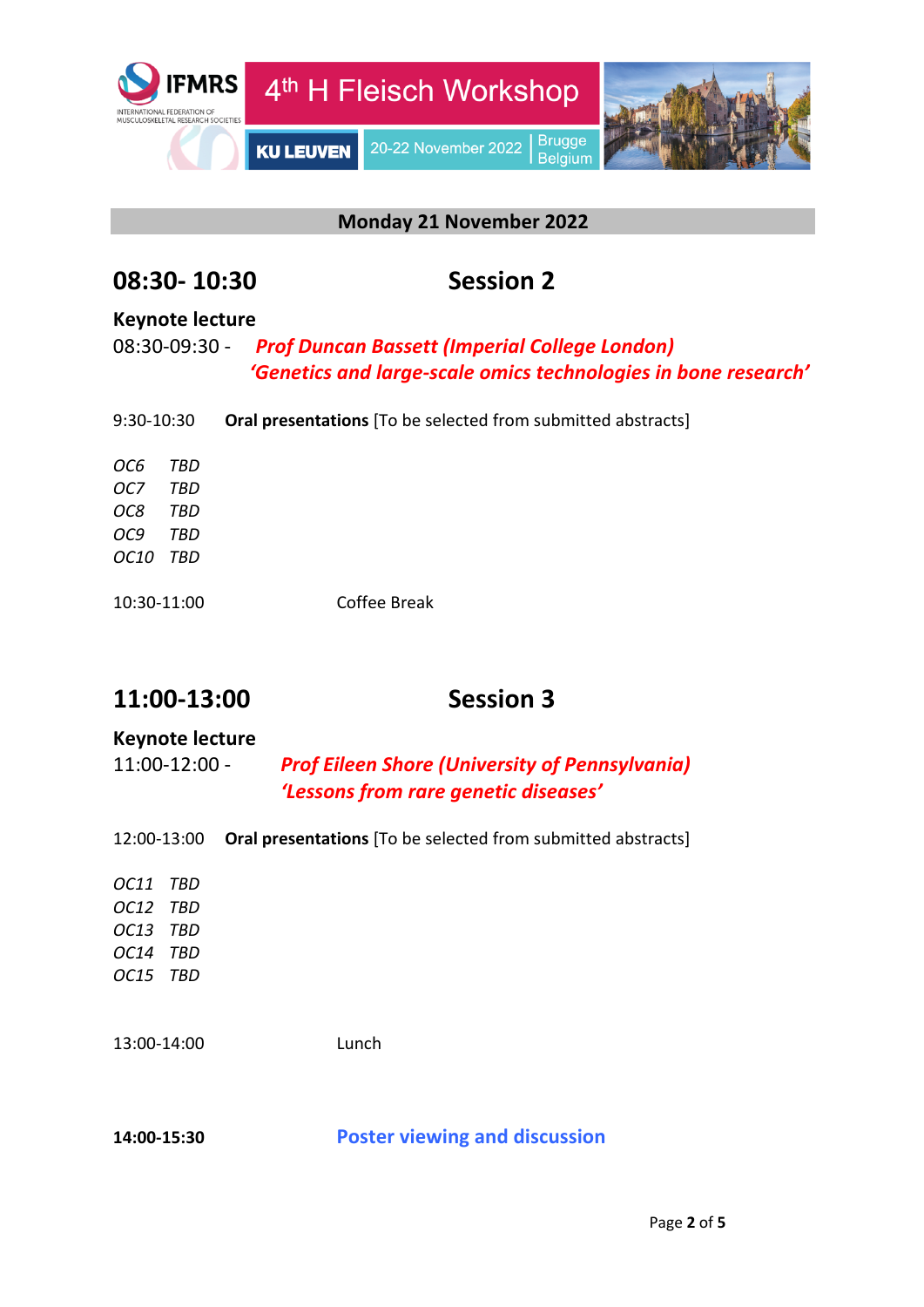

# **15:30-17:30 Session 4**

### **Keynote lecture**

15:30-16:30 - *Prof Anna Teti (University of L'Aquila) 'Bone pathology/malignancy and therapy research'*

| 16:30-17:30        | <b>Oral presentations</b> [To be selected from submitted abstracts] |
|--------------------|---------------------------------------------------------------------|
| OC16 TBD           |                                                                     |
| OC17 TBD           |                                                                     |
| <i>OC18</i><br>TBD |                                                                     |
| OC19<br>TBD        |                                                                     |
| <i>OC20</i><br>TBD |                                                                     |
|                    |                                                                     |
|                    |                                                                     |
| 18:40              | Assemble for walking to the city hall (hotel lobby)                 |
|                    |                                                                     |
| $19:00 - 20:00$    | <b>RECEPTION at the historical City Hall of Brugge</b>              |

### **Tuesday 22 November 2022**

| 08:30-10:30 |  |
|-------------|--|
|-------------|--|

**Session 5** 

### **Keynote lecture**

8:30-9:30 - *Prof Ernestina Schipani (University of Pennsylvania) 'Hypoxia signaling and cell metabolism in the skeleton'*

- 9:30-10:30 **Oral presentations** [To be selected from submitted abstracts]
- *OC21 TBD OC22 TBD OC23 TBD OC24 TBD OC25 TBD*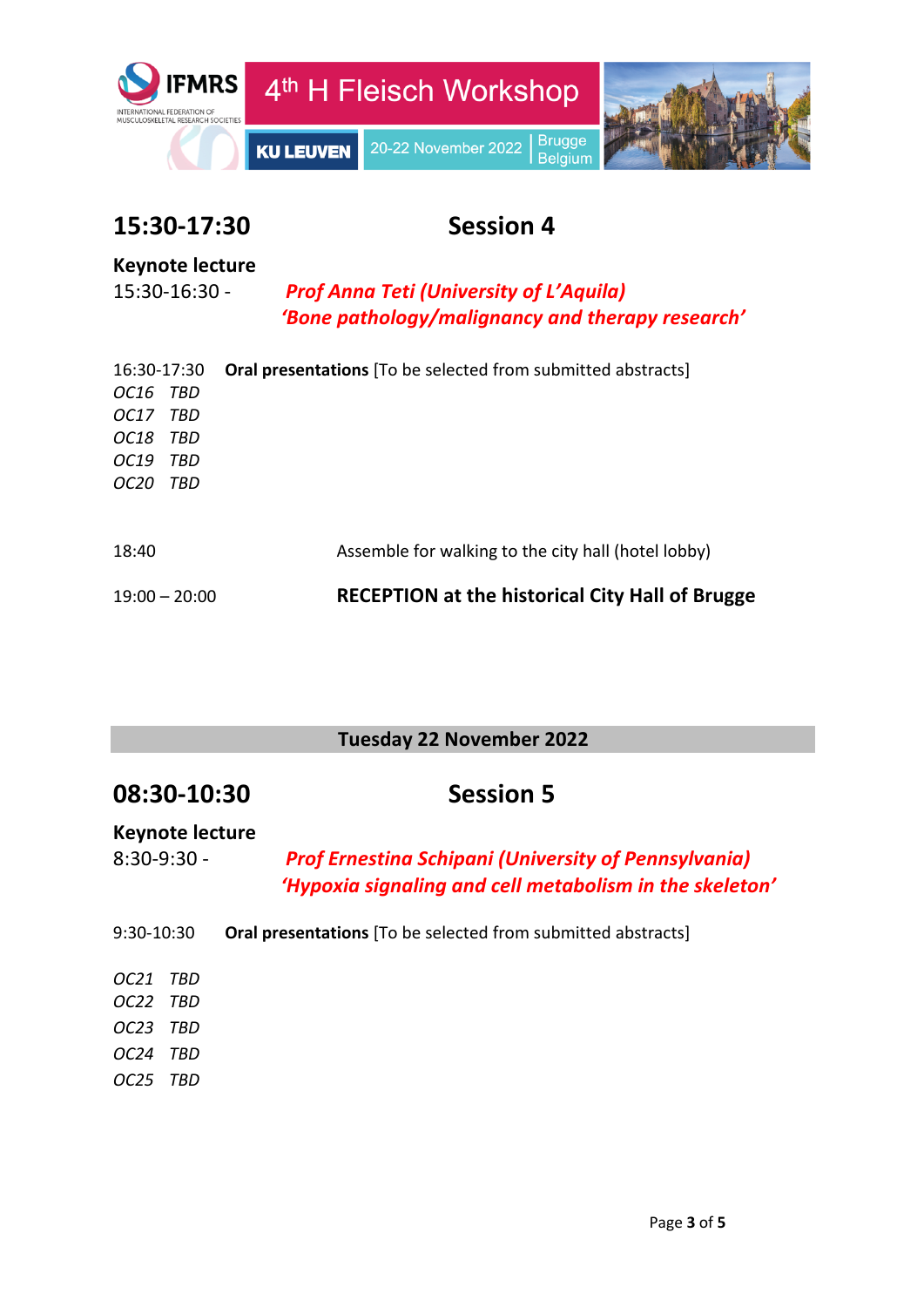

## **10:30-12:00 Methodological / thematic interactive workshops**  (including coffee and drinks)

Topic 1 - TBD Topic 2 - TBD Topic 3 - TBD

| 12:00-12:30 | <b>Poster viewing and discussion</b> |  |
|-------------|--------------------------------------|--|
|-------------|--------------------------------------|--|

12:30-13:30 Lunch

# **13:30-15:30 Session 6**

#### **Keynote lecture**

13:30-14:30 - **Prof Georg Schett (Friedrich-Alexander University Erlangen-Nürnberg), 'Cellular pathogenesis and inflammation in rheumatoid arthritis'**

14:30-15:30 **Oral presentations** [To be selected from submitted abstracts]

| OC26 TBD                |                                                         |
|-------------------------|---------------------------------------------------------|
| OC27 TBD                |                                                         |
| OC28<br>TBD             |                                                         |
| OC <sub>29</sub><br>TBD |                                                         |
| <i>OC30</i><br>TBD      |                                                         |
| 15:30-15:45             | <b>Closing Remarks</b>                                  |
| 15:45                   | Walk to the museum if taking part in a visit            |
| 16:00                   | <b>Optional: Brugge city excursion and museum visit</b> |